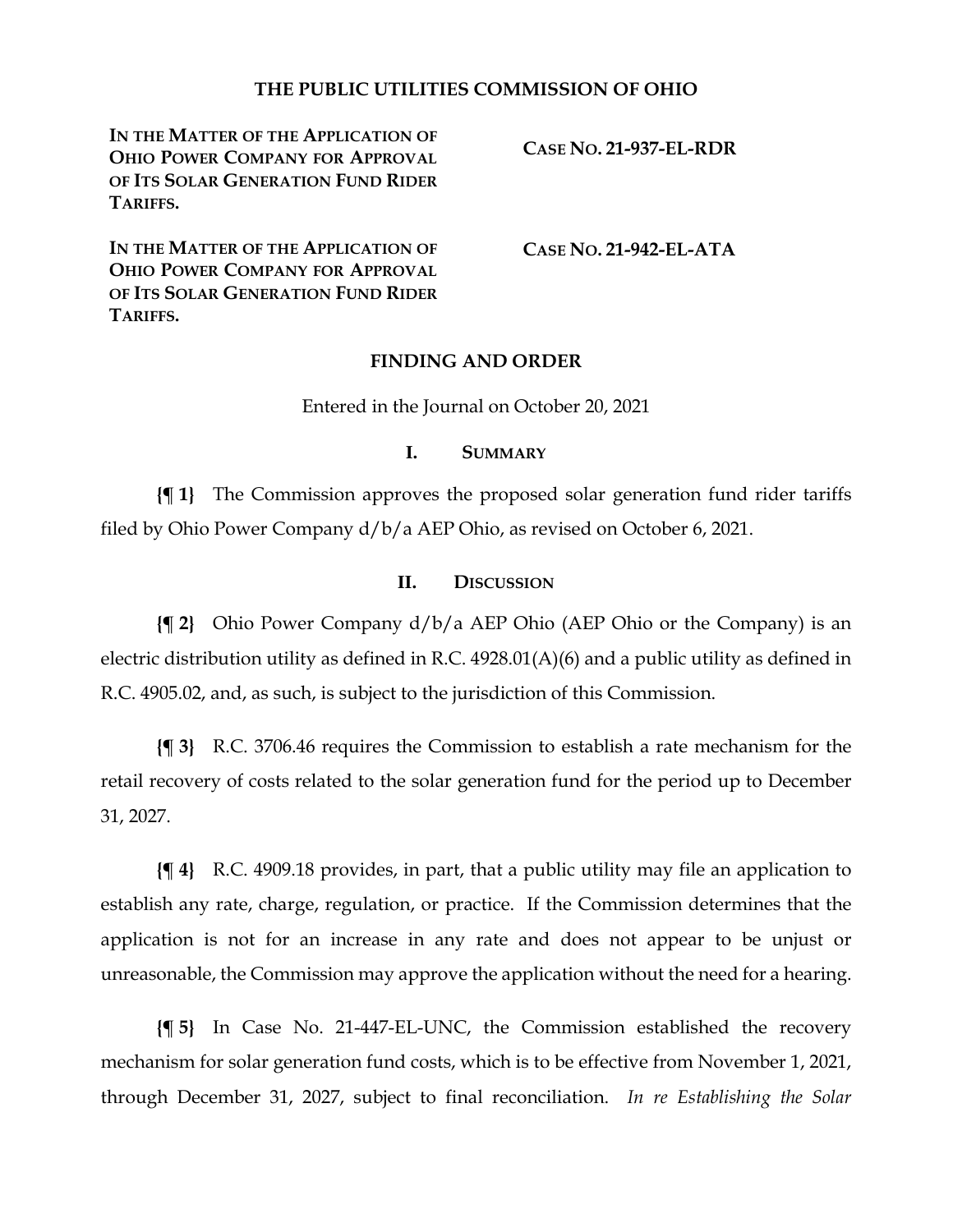### 21-937-EL-RDR -2- 21-942-EL-ATA

*Generation Fund Rider Pursuant to R.C. 3706.46*, Case No. 21-447-EL-UNC, Entry (July 14, 2021), Entry on Rehearing (Sept. 8, 2021). Among other things, each electric distribution utility was directed to file an annual application no later than 45 days prior to the effective date of the proposed solar generation fund rider.

**{¶ 6}** On September 14, 2021, in Case No. 21-942-EL-ATA, AEP Ohio filed an application, pursuant to R.C. 4909.18, for approval of its proposed solar generation fund rider tariffs.[1](#page-1-0) AEP Ohio states that its application is consistent with the Commission's July 14, 2021 Entry in Case No. 21-447-EL-UNC, which required the filing of the proposed tariffs. AEP Ohio also notes that, in accordance with R.C. 3706.46, the Company's retail customers are to be assessed a charge for recovery of costs related to the solar generation fund for the period up to December 31, 2027. The proposed tariffs reflect a rider rate of \$0.10 per month for residential customers. For non-residential customers, the rider rate is \$0.000285 per kilowatt hour (kWh) up to 833,000 kWh, with a per customer monthly cap of \$242. The proposed tariffs state that the solar generation fund rider is subject to reconciliation, consistent with R.C. 3706.46 and the Entries in Case No. 21-447-EL-UNC.

**{¶ 7}** On October 5, 2021, Staff filed its review and recommendations in response to AEP Ohio's application in Case No. 21-942-EL-ATA. Staff states that it has reviewed AEP Ohio's proposed solar generation fund rider tariffs and concludes that the Company has included the appropriate rates for residential and non-residential customers. Staff recommends, however, that AEP Ohio modify its proposed reconciliation language to indicate that the solar generation fund rider is subject to reconciliation and refunds, consistent with the language included in the proposed tariffs of the other electric

<span id="page-1-0"></span><sup>1</sup> On September 13, 2021, AEP Ohio filed a similar request for tariff approval in Case No. 21-937-EL-RDR. On September 14, 2021, AEP Ohio filed correspondence in that case, requesting that its tariff filing be withdrawn and noting that a new application had been filed in Case No. 21-942-EL-ATA. The Commission finds that AEP Ohio's request to withdraw the tariff filing in Case No. 21-937-EL-RDR should be granted.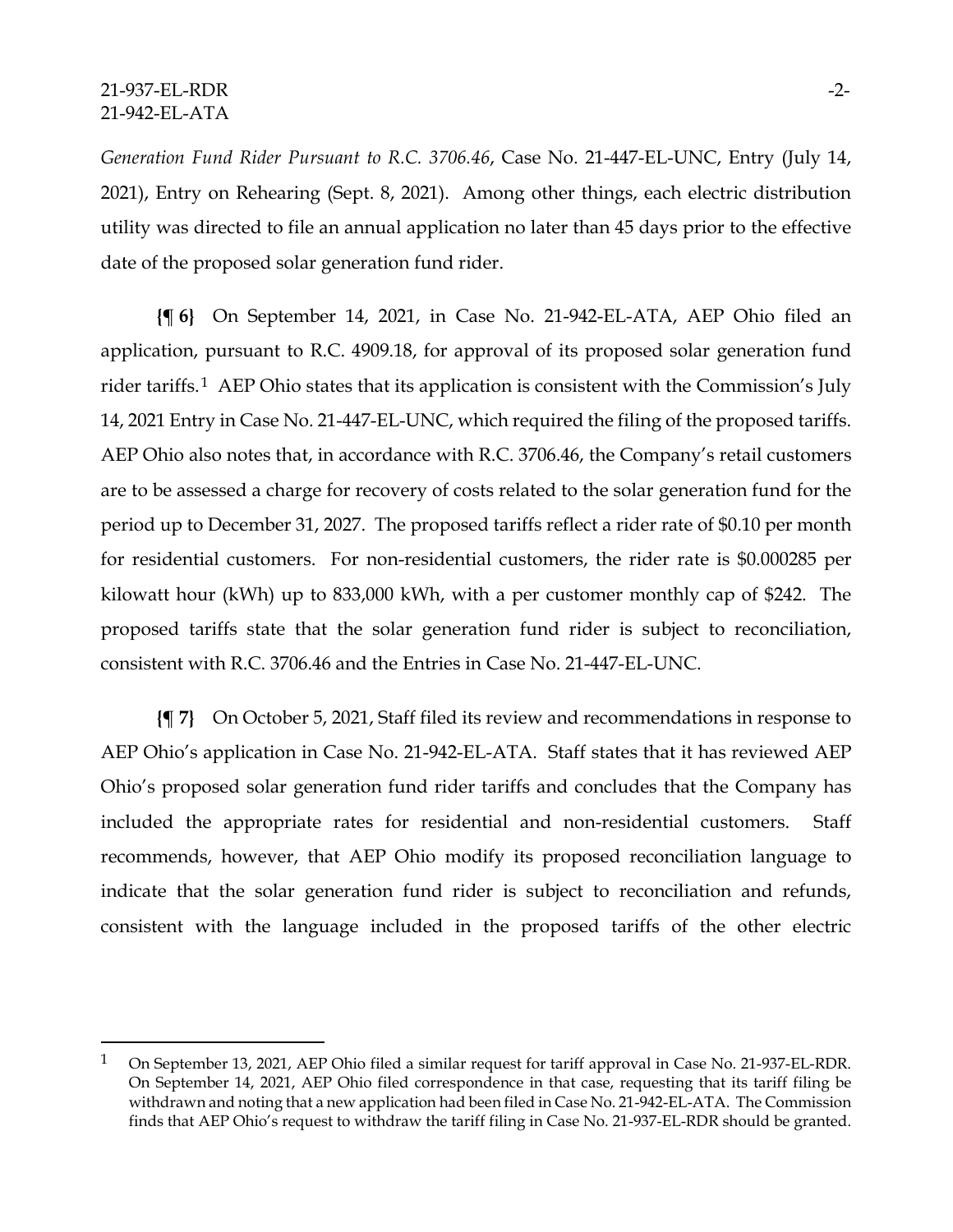distribution utilities. Subject to this recommendation, Staff advises that AEP Ohio's proposed rates should become effective on November 1, 2021, on a bills-rendered basis.

**{¶ 8}** On October 5, 2021, AEP Ohio filed correspondence in response to Staff's review and recommendations. AEP Ohio notes that Staff's recommendation with respect to the Company's proposed reconciliation tariff language would result in the removal of the reference to R.C. 3706.46, which the Company opposes in light of the fact that the statute explicitly governs the reconciliation of the solar generation fund rider through parameters and directives that are not entirely addressed in the Commission's Entries in Case No. 21- 447-EL-UNC. AEP Ohio submits that the statutory reference should remain in the tariffs.

**{¶ 9}** On October 6, 2021, AEP Ohio filed correspondence indicating that the Company has worked with Staff to resolve the issue with the proposed tariff language. Along with its correspondence, AEP Ohio provided revised tariffs, which include a provision stating that the solar generation fund rider "is subject to reconciliation and refunds, consistent with Section 3706.46 of the Revised Code and the Entries in Case No. 21- 0447-EL-UNC."

**{¶ 10}** Upon review of the application in Case No. 21-942-EL-ATA, as well as Staff's review and recommendations and AEP Ohio's correspondence, the Commission finds that the Company's proposed solar generation fund rider tariffs, as revised on October 6, 2021, do not appear to be unjust or unreasonable, are consistent with the Commission's directives in Case No. 21-447-EL-UNC, and should be approved. AEP Ohio's proposed solar generation fund rider tariffs constitute a "first filing" for a new service and, thus, the application is not an application for an increase in rates. *City of Cleveland v. Pub. Util. Comm.*, 67 Ohio St.2d 446, 424 N.E.2d 561 (1981); *Cookson Pottery v. Pub. Util. Comm.*, 161 Ohio St. 498, 120 N.E.2d 98 (1954). Accordingly, consistent with R.C. 4909.18, the Commission finds that no hearing is required in this matter.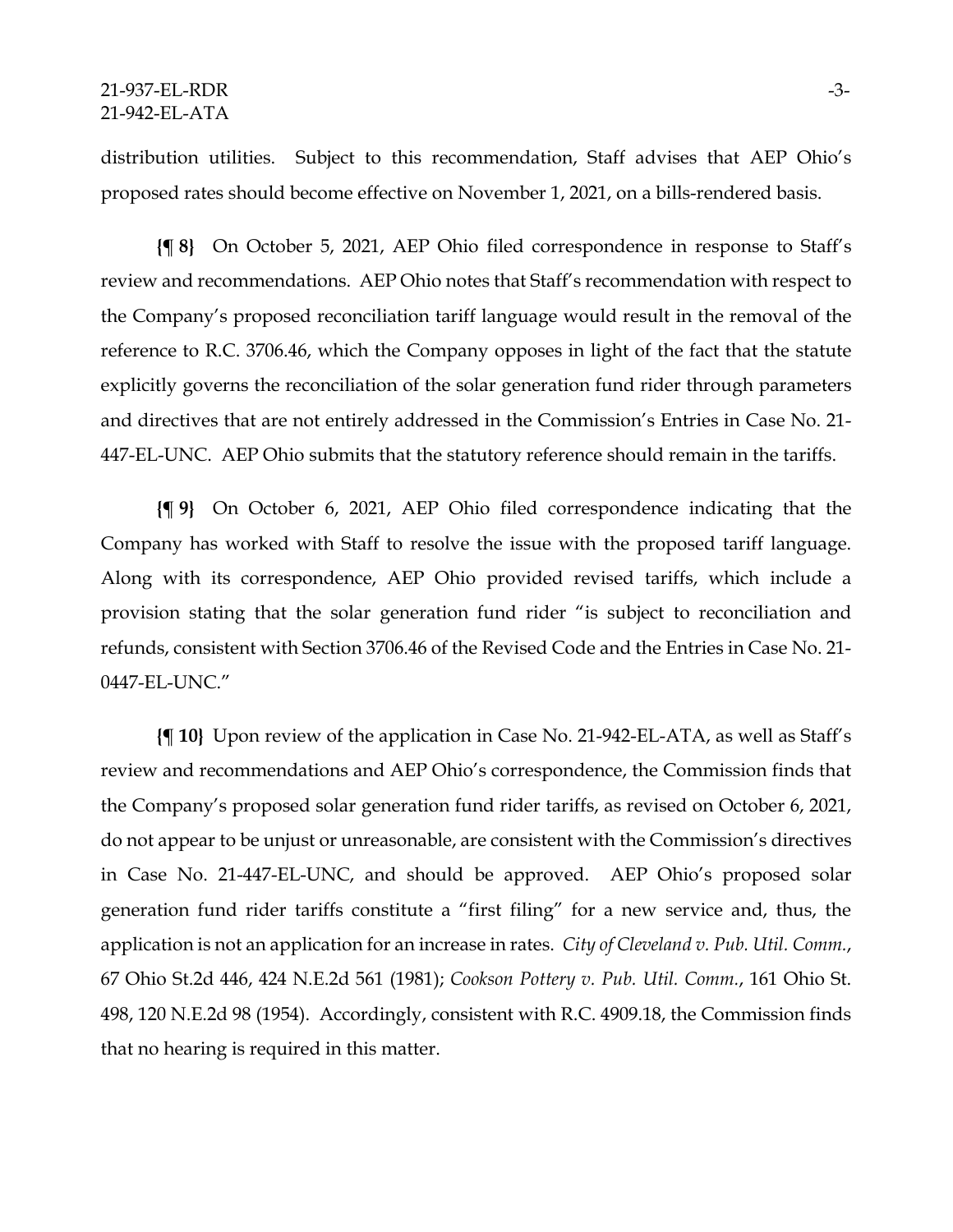### **III. ORDER**

**{¶ 11}** It is, therefore,

**{¶ 12}** ORDERED, That AEP Ohio's solar generation fund rider tariffs, as revised on October 6, 2021, in Case No. 21-942-EL-ATA, be approved. It is, further,

**{¶ 13}** ORDERED, That AEP Ohio be authorized to file tariffs, in final form, consistent with this Finding and Order. AEP Ohio shall file one copy in this case docket and one copy in its TRF docket. It is, further,

**{¶ 14}** ORDERED, That the effective date of the new tariffs shall be a date not earlier than the date upon which the final tariff pages are filed with the Commission. It is, further,

**{¶ 15}** ORDERED, That AEP Ohio's request to withdraw its tariff filing in Case No. 21-937-EL-RDR be granted and that the case be closed of record. It is, further,

**{¶ 16}** ORDERED, That nothing in this Finding and Order shall be binding upon the Commission in any future proceeding or investigation involving the justness or reasonableness of any rate, charge, rule, or regulation. It is, further,

**{¶ 17}** ORDERED, That a copy of this Finding and Order be served upon all parties and interested persons of record.

# COMMISSIONERS:

### *Approving:*

Jenifer French, Chair M. Beth Trombold Lawrence K. Friedeman Daniel R. Conway Dennis P. Deters

SJP/mef